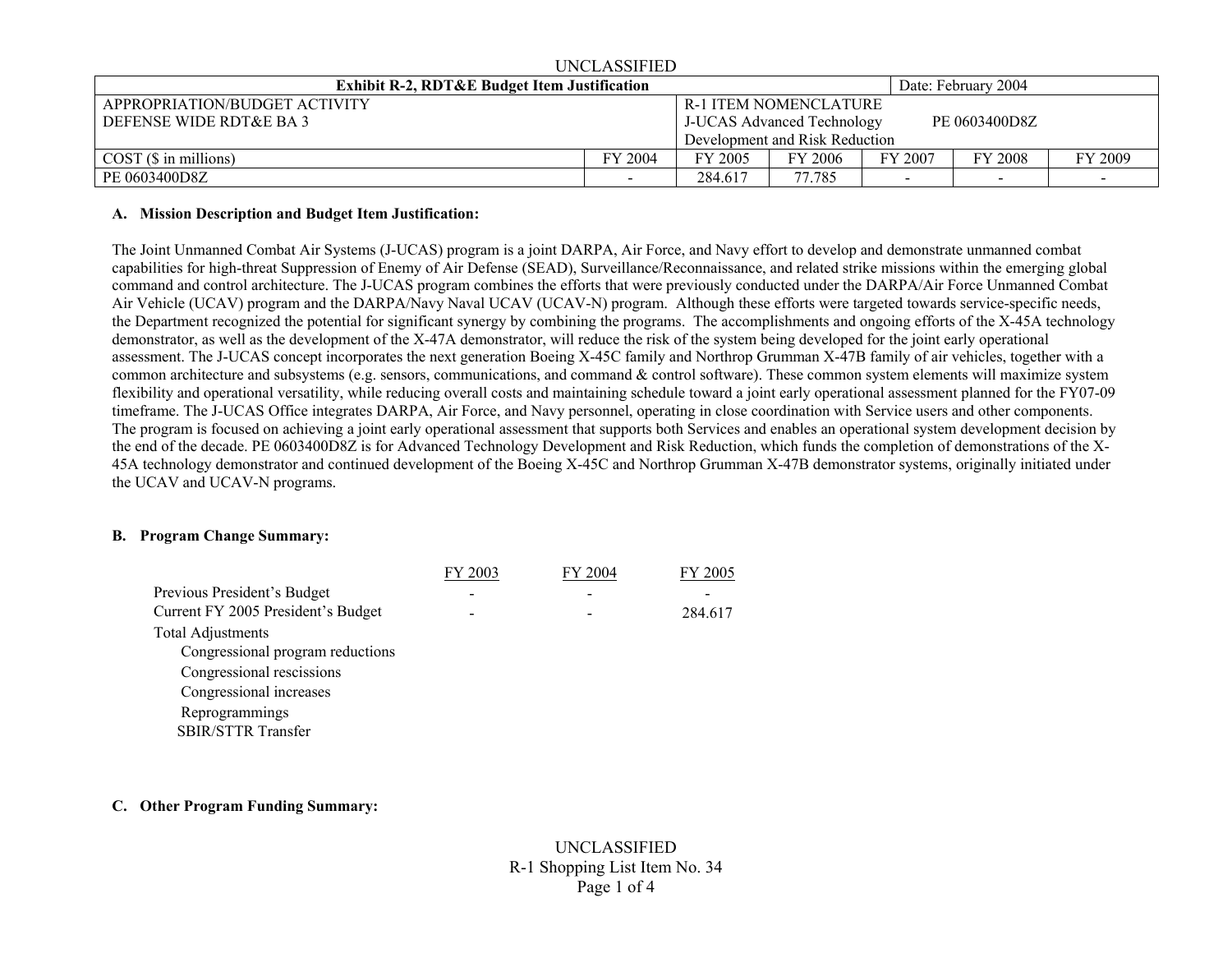| UNCLASSIFIED           |                          |                          |                          |                |         |           |         |
|------------------------|--------------------------|--------------------------|--------------------------|----------------|---------|-----------|---------|
|                        | FY 2003                  | <b>FY 2004</b>           | FY 2005                  | <b>FY 2006</b> | FY 2007 | FY 2008   | FY2009  |
| PE 0604400D8Z, OSD     | $\overline{\phantom{a}}$ | $\overline{\phantom{0}}$ | 422.873                  | 667.307        | 380.105 | 1,043.498 | 986.156 |
| PE 0603114N, Navy      | $\overline{\phantom{0}}$ | 117.865                  | $\blacksquare$           |                |         |           |         |
| PE 0604731F, Air Force | $\blacksquare$           | 174.449                  | $\blacksquare$           |                |         |           |         |
| PE 0207256F, Air Force | $\overline{\phantom{0}}$ | 2.305                    | $\overline{\phantom{a}}$ |                |         |           |         |
| PE 0603285E, DARPA     | $\overline{\phantom{0}}$ | 38.385                   | $\overline{\phantom{a}}$ |                |         |           |         |

# **D. Acquisition Strategy:**

The J-UCAS Advanced Technology Development and Risk Reduction acquisition strategy is to prove the basic technological feasibility of the J-UCAS concept with the X-45A technology demonstrator and to prove the military utility through the next generation demonstrators – the X-45C and the X-47B demonstrators. This effort is tightly coupled with PE 0604400D8Z (J-UCAS Advanced Component and Prototype Development), which complements the work under this program element to deliver systems for the joint early operational assessment, using a common architecture and subsystems.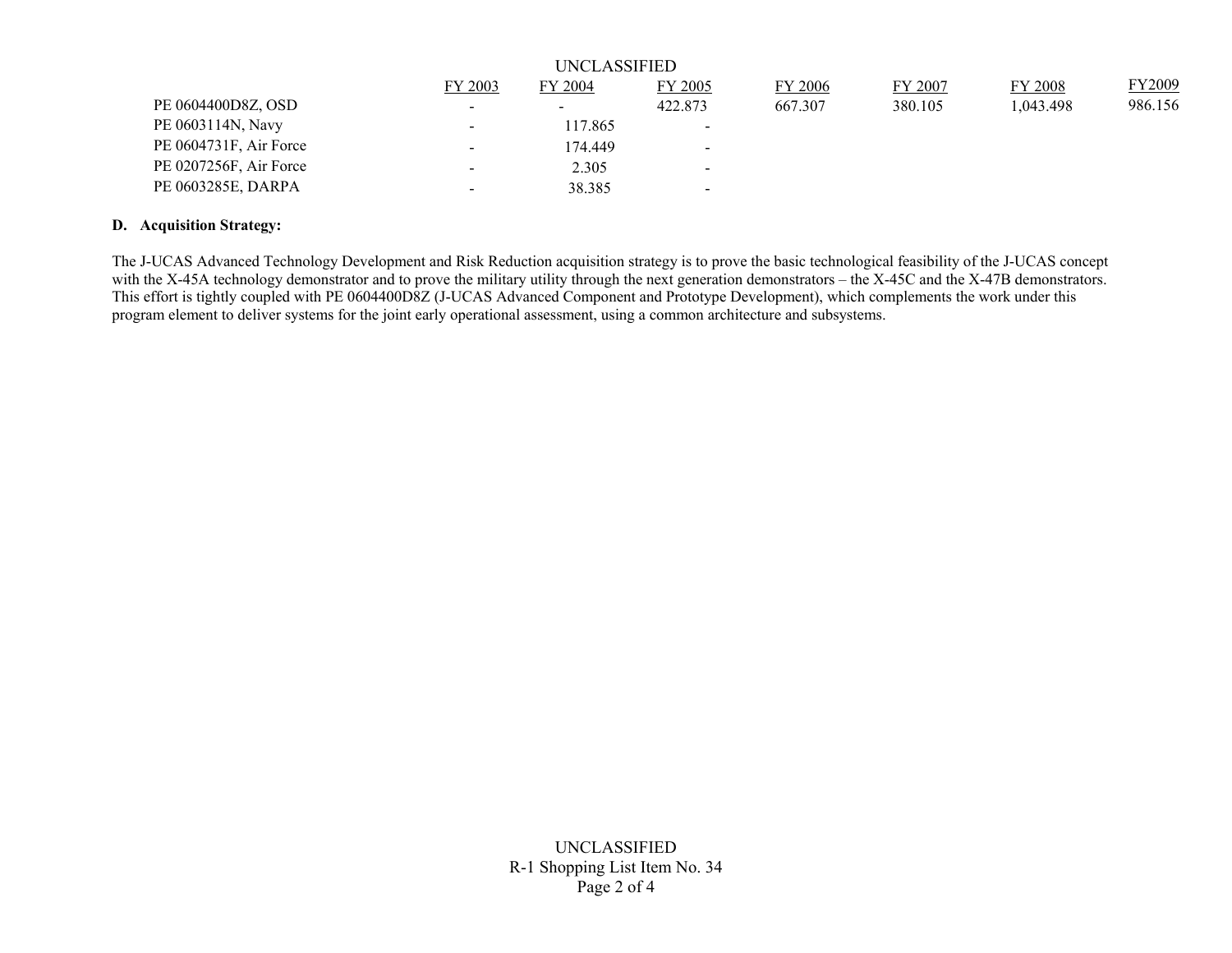# UNCLASSIFIED

| <b>Exhibit R-2a, RDT&amp;E Budget Item Justification</b> |  |                                                    | Date: February 2004            |                              |         |                |         |
|----------------------------------------------------------|--|----------------------------------------------------|--------------------------------|------------------------------|---------|----------------|---------|
| APPROPRIATION/BUDGET ACTIVITY                            |  |                                                    |                                | <b>R-1 ITEM NOMENCLATURE</b> |         |                |         |
| DEFENSE WIDE RDT&E BA 3                                  |  | <b>J-UCAS Advanced Technology</b><br>PE 0603400D8Z |                                |                              |         |                |         |
|                                                          |  |                                                    | Development and Risk Reduction |                              |         |                |         |
| COST(S in millions)                                      |  | FY 2004                                            | FY 2005                        | FY 2006                      | FY 2007 | <b>FY 2008</b> | FY 2009 |
| <b>J-UCAS</b>                                            |  | 0.000                                              | 284.617                        | 77.785                       | 0.000   | 0.000          | 0.000   |

# **A. Mission Description and Budget Item Justification:**

The Joint Unmanned Combat Air Systems (J-UCAS) program is a joint DARPA, Air Force, and Navy effort to develop and demonstrate unmanned combat capabilities for high-threat Suppression of Enemy of Air Defense (SEAD), Surveillance/Reconnaissance, and related strike missions within the emerging global command and control architecture. The J-UCAS program combines the efforts that were previously conducted under the DARPA/Air Force Unmanned Combat Air Vehicle (UCAV) program and the DARPA/Navy Naval UCAV (UCAV-N) program. Although these efforts were targeted towards service-specific needs, the Department recognized the potential for significant synergy by combining the programs. The accomplishments and ongoing efforts of the X-45A technology demonstrator, as well as the development of the X-47A demonstrator, will reduce the risk of the system being developed for the joint early operational assessment. The J-UCAS concept incorporates the next generation Boeing X-45C family and Northrop Grumman X-47B family of air vehicles, together with a common architecture and subsystems (e.g. sensors, communications, and command & control software). These common system elements will maximize system flexibility and operational versatility, while reducing overall costs and maintaining schedule toward a joint early operational assessment planned for the FY07-09 timeframe. The J-UCAS Office integrates DARPA, Air Force, and Navy personnel, operating in close coordination with Service users and other components. The program is focused on achieving a joint early operational assessment that supports both Services and enables an operational system development decision by the end of the decade. PE 0603400D8Z is for Advanced Technology Development and Risk Reduction, which funds the completion of demonstrations of the X-45A technology demonstrator and continued development of the Boeing X-45C and Northrop Grumman X-47B demonstrator systems, originally initiated under the UCAV and UCAV-N programs.

#### **B. Accomplishments/Planned Program**

|                                                       | 12003<br>mх | DV.<br>2004 | FY 2005                        |
|-------------------------------------------------------|-------------|-------------|--------------------------------|
| ±ffort/Subtotal_<br>Accomplishment/<br>Cost<br>. 100° | 0.000       | 0.000       | 284<br>$\sim$ 1 $\sim$<br>4.01 |
| - -<br>$\sim$                                         |             |             |                                |

Planned Program:

- • Continue development of J-UCAS systems, specifically the Boeing X-45C and Northrop Grumman X-47B air vehicles as well as the common operating system and sensors.
- •Prepare for joint early Operational Assessment (OA).

# **C. Other Program Funding Summary:**

|                    | FY 2003 | FY 2004                  | FY 2005                  |
|--------------------|---------|--------------------------|--------------------------|
| PE 0604400D8Z, OSD | -       | $\overline{\phantom{0}}$ | 422.873                  |
| PE 0603114N, Navy  | -       | 117.865                  | $\overline{\phantom{0}}$ |

# UNCLASSIFIED R-1 Shopping List Item No. 34 Page 3 of 4